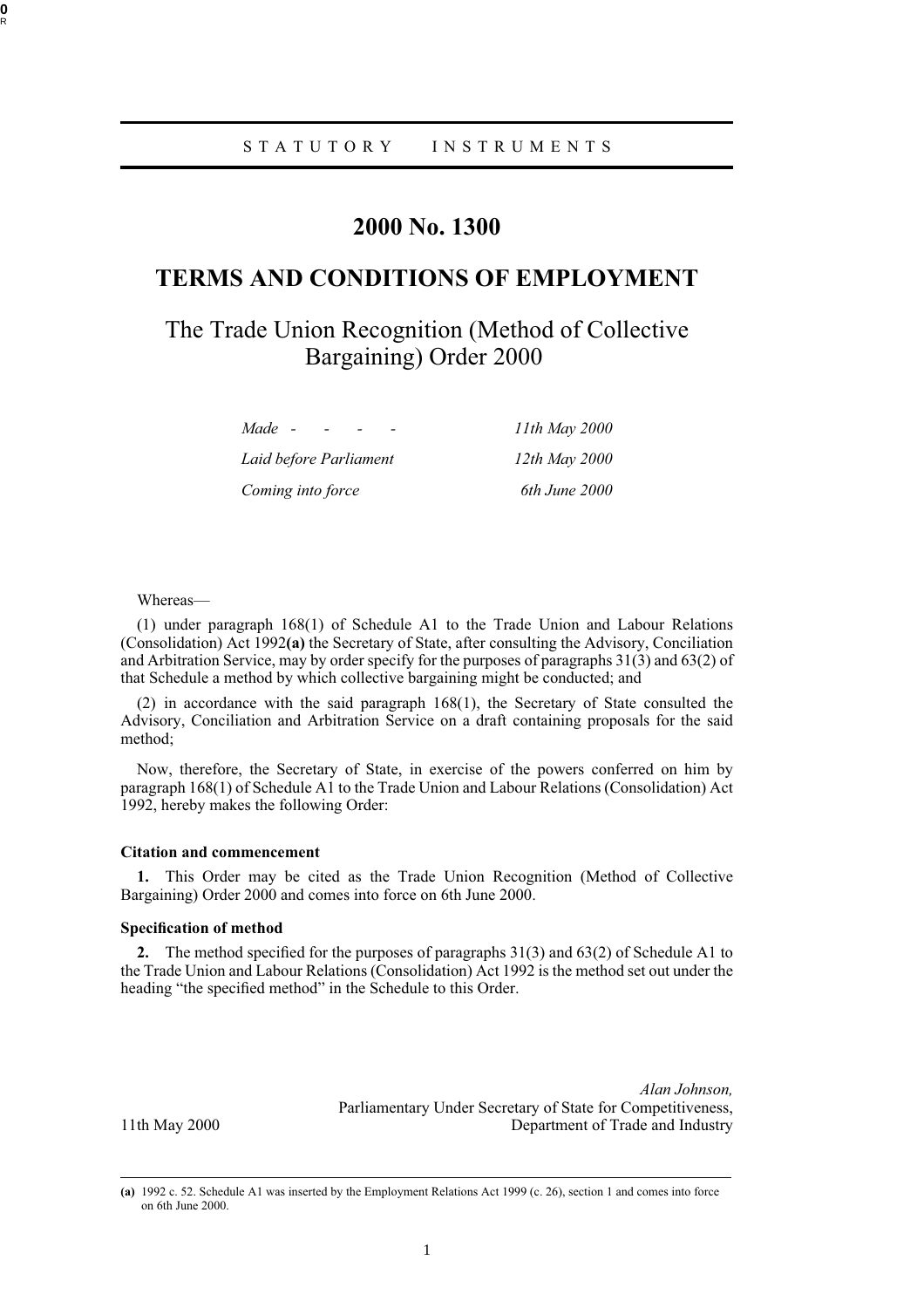# THE SCHEDULE Article 2

# **PREAMBLE**

The method specified below ("the specified method") is one by which collective bargaining might be conducted in the particular, and possibly rare, circumstances discussed in the following paragraph. The specified method is not designed to be applied as a model for voluntary procedural agreements between employers and unions. Because most voluntary agreements are not legally binding and are usually concluded in a climate of trust and co-operation, they do not need to be as prescriptive as the specified method. However, the Central Arbitration Committee ("CAC") must take the specified method into account when exercising its powers to impose a method of collective bargaining under paragraphs 31(3) and 63(2) of Schedule A1 to the Trade Union and Labour Relations (Consolidation) Act 1992. In exercising those powers the CAC may depart from the specified method to such extent as it thinks appropriate in the circumstances of individual cases.

Paragraph 31(3) provides for the CAC to impose a method of collective bargaining in cases where a union (or unions, where two or more unions act jointly) has been recognised by an employer by means of an award of the CAC under Part I of Schedule A1, but the employer and union(s) have been unable to agree a method of bargaining between themselves, or have failed to follow an agreed method. Paragraph 63(2) provides for the CAC to impose a bargaining method in cases where an employer and a union (or unions) have entered an agreement for recognition, as defined by paragraph 52 of Part II of Schedule A1, but cannot agree a method of bargaining, or have failed to follow the agreed method.

The bargaining method imposed by the CAC has effect as if it were a legally binding contract between the employer and the union(s). If one party believes the other is failing to respect the method, the first party may apply to the court for an order of specific performance, ordering the other party to comply with the method. Failure to comply with such an order could constitute contempt of court.

Once the CAC has imposed a bargaining method, the parties can vary it, including the fact that it is legally binding, by agreement provided that they do so in writing.

The fact that the CAC has imposed a method does not affect the rights of individual workers under either statute or their contracts of employment. For example, it does not prevent or limit the rights of individual workers to discuss, negotiate or agree with their employer terms of their contract of employment, which differ from the terms of any collective agreement into which the employer and the union may enter as a result of collective bargaining conducted by this method. Nor does the imposed method affect an individual's statutory entitlement to time off for trade union activities or duties.

In cases where the CAC imposes a bargaining method on the parties, the employer is separately obliged, in accordance with Section 70B of the Trade Union and Labour Relations (Consolidation) Act 1992 (as inserted by section 5 of the Employment Relations Act 1999), to consult union representatives periodically on his policy, actions and plans on training. The specified method does not discuss how such consultations should be organised.

The law confers certain entitlements on independent trade unions which are recognised for collective bargaining purposes. For example, employers must disclose, on request, certain types of information to the representatives of the recognised unions. The fact that the CAC has imposed a bargaining method does not affect these existing statutory entitlements.

# **THE SPECIFIED METHOD**

# **The Parties**

**0** R

> **1.** The method shall apply in each case to two parties, who are referred to here as the "employer" and the "union". Unless the text specifies otherwise, the term "union" should be read to mean "unions" in cases where two or more unions are jointly recognised.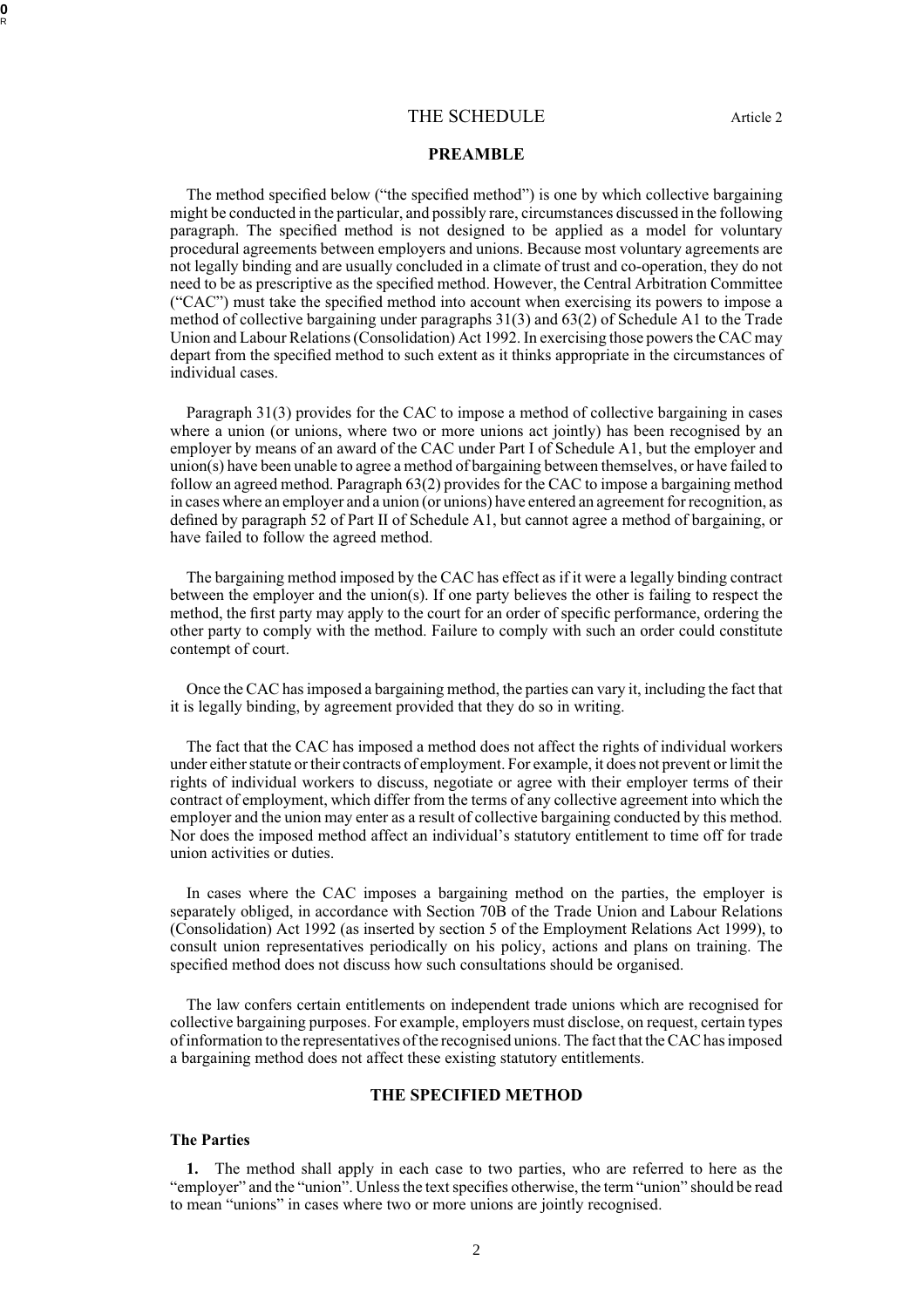# **The Purpose**

**0** R

> **2.** The purpose is to specify a method by which the employer and the union conduct collective bargaining concerning the pay, hours and holidays of the workers comprising the bargaining unit.

> **3.** The employer shall not grant the right to negotiate pay, hours and holidays to any other union in respect of the workers covered by this method.

# **The Joint Negotiating Body**

**4.** The employer and the union shall establish a Joint Negotiating Body (JNB) to discuss and negotiate the pay, hours and holidays of the workers comprising the bargaining unit. No other body or group shall undertake collective bargaining on the pay, hours and holidays of these workers, unless the employer and the union so agree.

# **JNB Membership**

**5.** The membership of the JNB shall usually comprise three employer representatives (who together shall constitute the Employer Side of the JNB) and three union representatives (who together shall constitute the Union Side of the JNB). Each union recognised by the employer in respect of the bargaining unit shall be entitled to one seat at least. To meet this requirement, the Union Side may need to be larger than three and in this eventuality the employer shall be entitled to increase his representation on the JNB by the same number, if he wishes.

**6.** The employer shall select those individuals who comprise the Employer Side. The individuals must either be those who take the final decisions within the employer's organisation in respect of the pay, hours and holidays of the workers in the bargaining unit or who are expressly authorised by the employer to make recommendations directly to those who take such final decisions. Unless it would be unreasonable to do so, the employer shall select as a representative the most senior person responsible for employment relations in the bargaining unit.

**7.** The union shall select those individuals who comprise the Union Side in accordance with its own rules and procedures. The representatives must either be individuals employed by the employer or individuals employed by the union who are officials of the union within the meaning of sections 1 and 119 of the Trade Union and Labour Relations (Consolidation) Act 1992 ("the 1992 Act").

**8.** The JNB shall determine their own rules in respect of the attendance at JNB meetings of observers and substitutes who deputise for JNB members.

# **Officers**

**9.** The Employer Side shall select one of its members to act as its Chairman and one to act as its Secretary. The Union Side shall select one of its members to act as its Chairman and one to act as its Secretary. The same person may perform the roles of Chairman and Secretary of a Side.

**10.** For the twelve months from the date of the JNB's first meeting, meetings of the JNB shall be chaired by the Chairman of the Employer Side. The Chairman of the Union Side shall chair the JNB's meetings for the following twelve months. The chairmanship of JNB meetings will alternate in the same way thereafter at intervals of twelve months. In the absence of the person who should chair JNB meetings, a JNB meeting shall be chaired by another member of that person's Side.

**11.** The Secretary of the Employer Side shall act as Secretary to the JNB. He shall circulate documentation and agendas in advance of JNB meetings, arrange suitable accommodation for meetings, notify members of meetings and draft the written record of JNB meetings. The Secretary of the Employer Side shall work closely with the Secretary of the Union Side in the discharge of these duties, disclosing full information about his performance of these tasks.

# **JNB Organisation**

**12.** Draft agendas shall be circulated at least three working days in advance of JNB meetings. The draft record of JNB meetings shall be circulated within ten working days of the holding of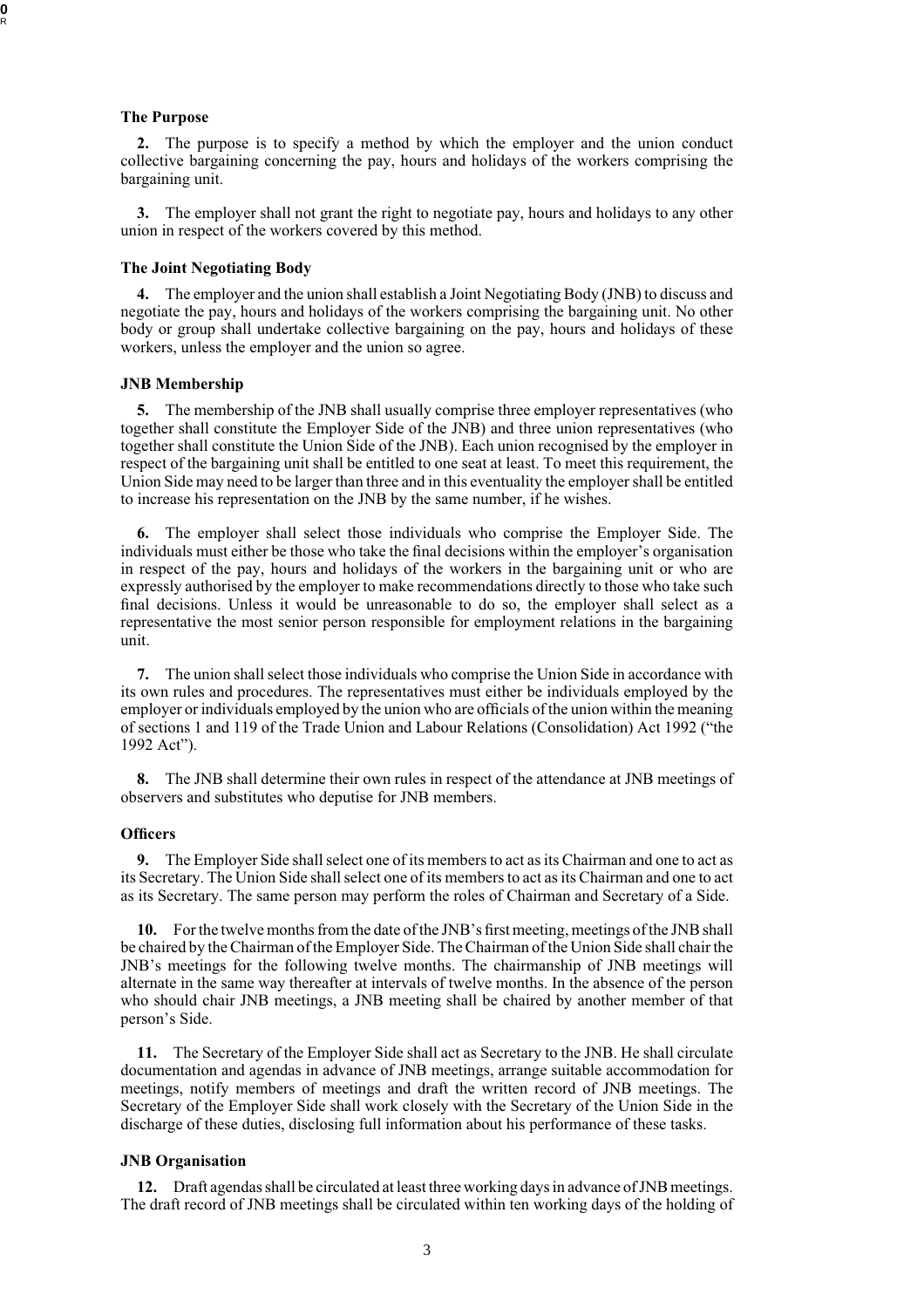meetings for approval at the next JNB meeting. The record does not need to be a verbatim account, but should fully describe the conclusions reached and the actions to be taken.

**13.** Subject to the timetable of meetings stipulated in paragraphs 15, 17, 20 and 28 below, the date, timing and location of meetings shall be arranged by the JNB's Secretary, in full consultation with the Secretary of the Union Side, to ensure maximum attendance at meetings. A meeting of the JNB shall be quorate if 50% or more of each Side's members (or, where applicable, their substitutes) are in attendance.

# **Bargaining Procedure**

**0** R

> **14.** The union's proposals for adjustments to pay, hours and holidays shall be dealt with on an annual basis, unless the two Sides agree a different bargaining period.

> **15.** The JNB shall conduct these negotiations for each bargaining round according to the following staged procedure.

> *Step 1*— The union shall set out in writing, and send to the employer, its proposals (the "claim") to vary the pay, hours and holidays, specifying which aspects it wants to change. In its claim, the union shall set out the reasons for its proposals, together with the main supporting evidence at its disposal at the time. In cases where there is no established annual date when the employer reviews the pay, hours and holidays of all the workers in the bargaining unit, the union shall put forward its first claim within three months of this method being imposed (and by the same date in subsequent rounds). Where such a common review date is established, the union shall submit its first claim at least a month in advance of that date (and by the same date in subsequent rounds). In either case, the employer and the union may agree a different date by which the claim should be submitted each year. If the union fails to submit its claim by this date, then the procedure shall be ended for the bargaining round in question. Exceptionally, the union may submit a late claim without this penalty if its work on the claim was delayed while the Central Arbitration Committee considered a relevant complaint by the union of failure by the employer to disclose information for collective bargaining purposes.

> *Step 2*—Within ten working days of the Employer Side's receipt of the union's letter, a quorate meeting of the JNB shall be held to discuss the claim. At this meeting, the Union Side shall explain its claim and answer any reasonable questions arising to the best of its ability.

#### *Step 3*—

- (a) Within fifteen working days immediately following the Step 2 meeting, the employer shall either accept the claim in full or write to the union responding to its claim. If the Employer Side requests it, a quorate meeting of the JNB shall be held within the fifteen day period to enable the employer to present this written response directly to the Union Side. In explaining the basis of his response, the employer shall set out in this written communication all relevant information in his possession. In particular, the written communication shall contain information costing each element of the claim and describing the business consequences, particularly any staffing implications, unless the employer is not required to disclose such information for any of the reasons specified in section 182(1) of the 1992 Act. The basis of these estimated costs and effects, including the main assumptions that the employer has used, shall be set out in the communication. In determining what information is disclosed as relevant, the employer shall be under no greater obligation that he is under the general duty imposed on him by sections 181 and 182 of the 1992 Act to disclose information for the purposes of collective bargaining.
- (b) If the response contains any counter-proposals, the written communication shall set out the reasons for making them, together with the supporting evidence. The letter shall provide information estimating the costs and staffing consequences of implementing each element of the counter proposals, unless the employer is not required to disclose such information for any of the reasons specified in section 182(1) of the 1992 Act.

*Step 4*—Within ten working days of the Union Side's receipt of the employer's written communication, a further quorate meeting of the JNB shall be held to discuss the employer's response. At this meeting, the Employer Side shall explain its response and answer any reasonable questions arising to the best of its ability.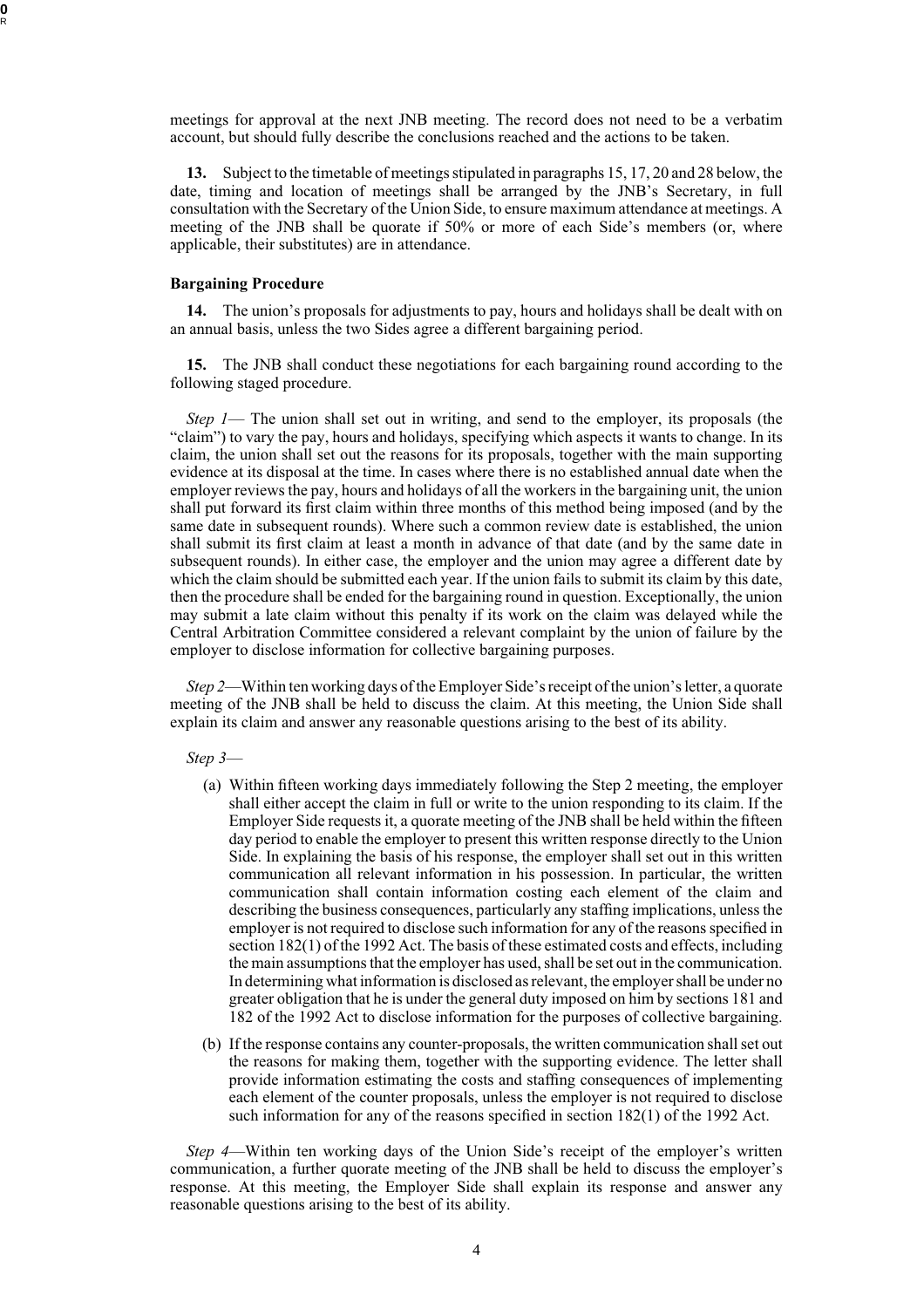*Step 5*—If no agreement is reached at the Step 4 meeting (or the last of such meetings if more than one is held at that stage in the procedure), another quorate meeting of the JNB shall be held within ten working days. The union may bring to this meeting a maximum of two other individuals employed by the union who are officials within the meaning of the sections 1 and 119 of the 1992 Act. The employer may bring to the meeting a maximum of two other individuals who are employees or officials of an employer's organisation to which the employer belongs. These additional persons shall be allowed to contribute to the meeting, as if they were JNB members.

*Step 6*—If no agreement is reached at the Step 5 meeting (or the last of such meetings if more than one meeting is held at that stage in the procedure), within five working days the employer and the union shall consider, separately or jointly, consulting ACAS about the prospect of ACAS helping them to find a settlement of their differences through conciliation. In the event that both parties agree to invite ACAS to conciliate, both parties shall give such assistance to ACAS as is necessary to enable it to carry out the conciliation efficiently and effectively.

**16.** The parties shall set aside half a working day for each JNB meeting, unless the Employer Side Chairman and the Union Side Chairman agree a different length of time for the meeting. Unless it is essential to do otherwise, meetings shall be held during the normal working time of most union members of the JNB. Meetings may be adjourned, if both Sides agree. Additional meetings at any point in the procedure may be arranged, if both Sides agree. In addition, if the Employer Side requests it, a meeting of the JNB shall be held before the union has submitted its claim or before the employer is required to respond, enabling the Employer Side to explain the business context within which the employer shall assess the claim.

**17.** The employer shall not vary the contractual terms affecting the pay, hours or holidays of workers in the bargaining unit, unless he has first discussed his proposals with the union. Such proposals shall normally be made by the employer in the context of his consideration of the union's claim at Steps 3 or 4. If, however, the employer has not tabled his proposals during that process and he wishes to make proposals before the next bargaining round commences, he must write to the union setting out his proposals and the reasons for making them, together with the supporting evidence. The letter shall provide information estimating the costs and staffing consequences of implementing each element of the proposals, unless the employer is not required to disclose such information for any of the reasons specified in section 182(1) of the 1992 Act. A quorate meeting of the JNB shall be held within five working days of the Union Side's receipt of the letter. If there is a failure to resolve the issue at that meeting, then meetings shall be arranged, and steps shall be taken, in accordance with Steps 5 and 6 of the above procedure.

**18.** Paragraph 17 does not apply to terms in the contract of an individual worker where that worker has agreed that the terms may be altered only by direct negotiation between the worker and the employer.

# **Collective Agreements**

**0** R

> **19.** Any agreements affecting the pay, hours and holidays of workers in the bargaining unit, which the employer and the union enter following negotiations, shall be set down in writing and signed by the Chairman of the Employer Side and by the Chairman of the Union Side or, in their absence, by another JNB member on their respective Sides.

> **20.** If either the employer or union consider that there has been a failure to implement the agreement, then that party can request in writing a meeting of the JNB to discuss the alleged failure. A quorate meeting shall be held within five working days of the receipt of the request by the JNB Secretary. If there is a failure to resolve the issue at that meeting, then meetings shall be arranged, and steps shall be taken, in accordance with Steps 5 and 6 of the above procedure.

#### **Facilities and Time Off**

- **21.** If they are employed by the employer, union members of the JNB:
	- shall be given paid time off by the employer to attend JNB meetings;
	- shall be given paid time off by the employer to attend a two hour pre-meeting of the Union Side before each JNB meeting; and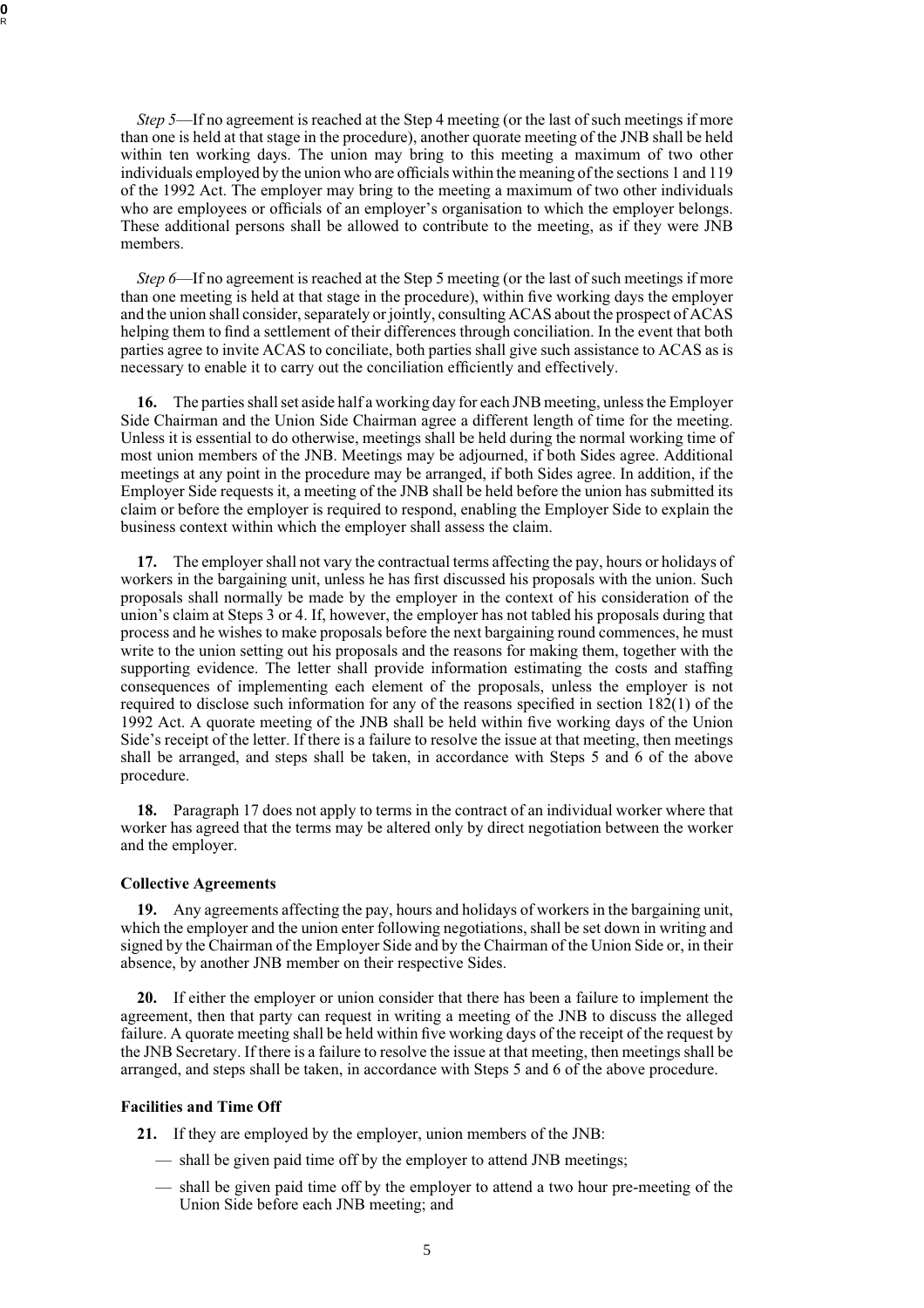— shall be given paid time off by the employer to hold a day-long meeting to prepare the claim at Step 1 in the bargaining procedure.

The union members of the JNB shall schedule such meetings at times which minimise the effect on production and services. In arranging these meetings, the union members of the JNB shall provide the employer and their line management with as much notice as possible and give details of the purpose of the time off, the intended location of the meeting and the timing and duration of the time off. The employer shall provide adequate heating and lighting for these meetings, and ensure that they are held in private.

**22.** If they are not employed by the employer, union members of the JNB or other union officials attending JNB meetings shall be given sufficient access to the employer's premises to allow them to attend Union Side pre-meetings, JNB meetings and meetings of the bargaining unit as specified in paragraph 23.

**23.** The employer shall agree to the union's reasonable request to hold meetings with members of the bargaining unit on company premises to discuss the Step 1 claim, the employer's offer or revisions to either. The request shall be made at least three working days in advance of the proposed meeting. However, the employer is not required to provide such facilities, if the employer does not possess available premises which can be used for meetings on the scale suggested by the union. The employer shall provide adequate heating and lighting for meetings, and ensure that the meeting is held in private. Where such meetings are held in working time, the employer is under no obligation to pay individuals for the time off. Where meetings take place outside normal working hours, they should be arranged at a time which is otherwise convenient for the workers.

**24.** Where resources permit, the employer shall make available to the Union Side of the JNB such typing, copying and word-processing facilities as it needs to conduct its business in private.

**25.** Where resources permit, the employer shall set aside a room for the exclusive use of the Union Side of the JNB. The room shall possess a secure cabinet and a telephone.

**26.** In respect of issues which are not otherwise specified in this method, the employer and the union shall have regard to the guidance issued in the ACAS Code of Practice on Time Off for Trade Union Duties and Activities and ensure that there is no unwarranted or unjustified failure to abide by it.

#### **Disclosure of Information**

**27.** The employer and the union shall have regard to the ACAS Code of Practice on the Disclosure of Information to Trade Unions for Collective Bargaining Purposes and ensure that there is no unwarranted or unjustified failure to abide by it in relation to the bargaining arrangements specified by this method.

# **Revision of the Method**

**28.** The employer or the union may request in writing a meeting of the JNB to discuss revising any element of this method, including its status as a legally binding contract. A quorate meeting of the JNB shall be held within ten working days of the receipt of the request by the JNB Secretary. This meeting shall be held in accordance with the same arrangements for the holding of other JNB meetings.

# **General**

**0** R

> **29.** The employer and the union shall take all reasonable steps to ensure that this method to conduct collective bargaining is applied efficiently and effectively.

> **30.** The definition of a "working day" used in this method is any day other than a Saturday or a Sunday, Christmas Day or Good Friday, or a day which is a bank holiday.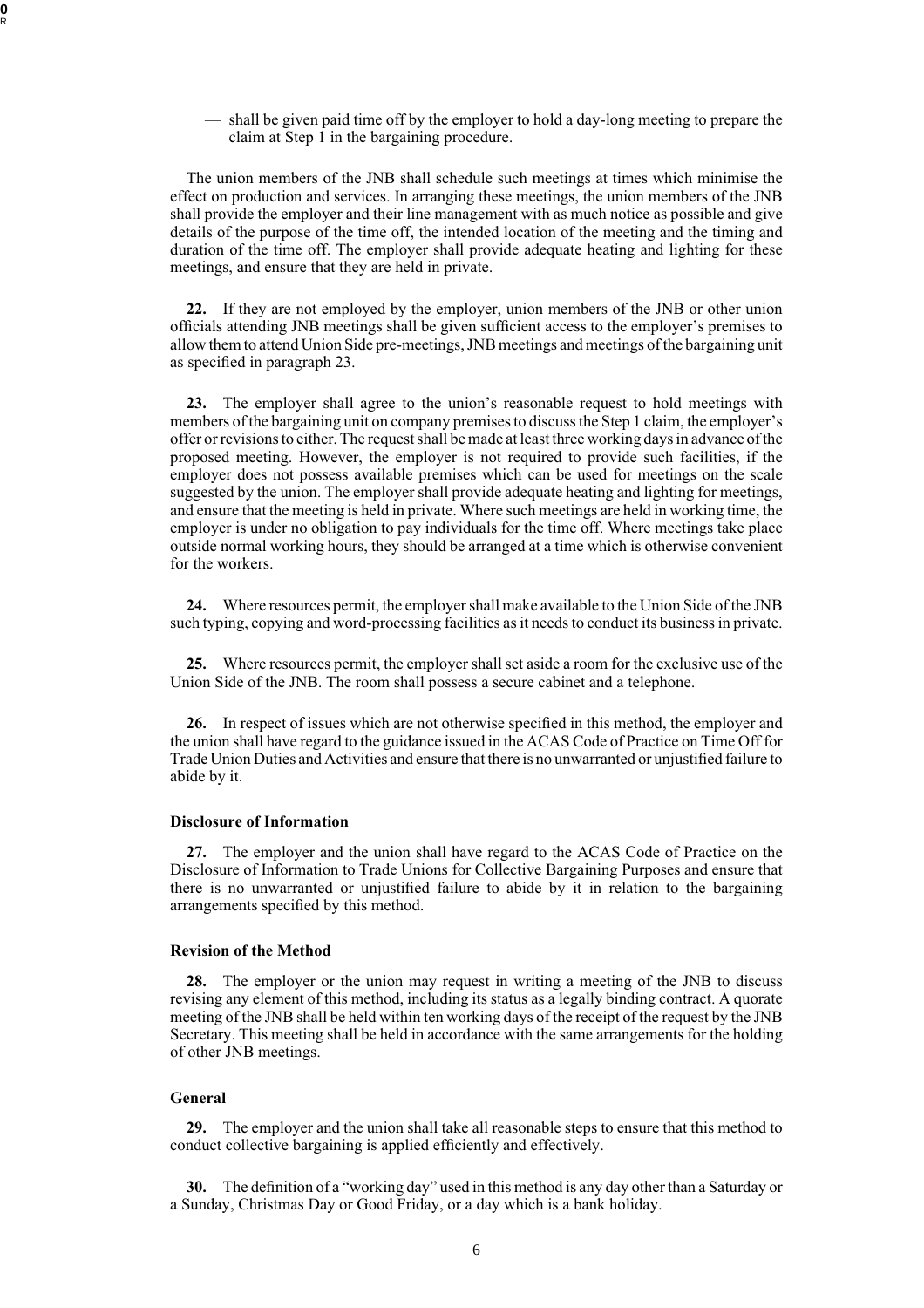**31.** All time limits mentioned in this method may be varied on any occasion, if both the employer and the union agree.

**0** R